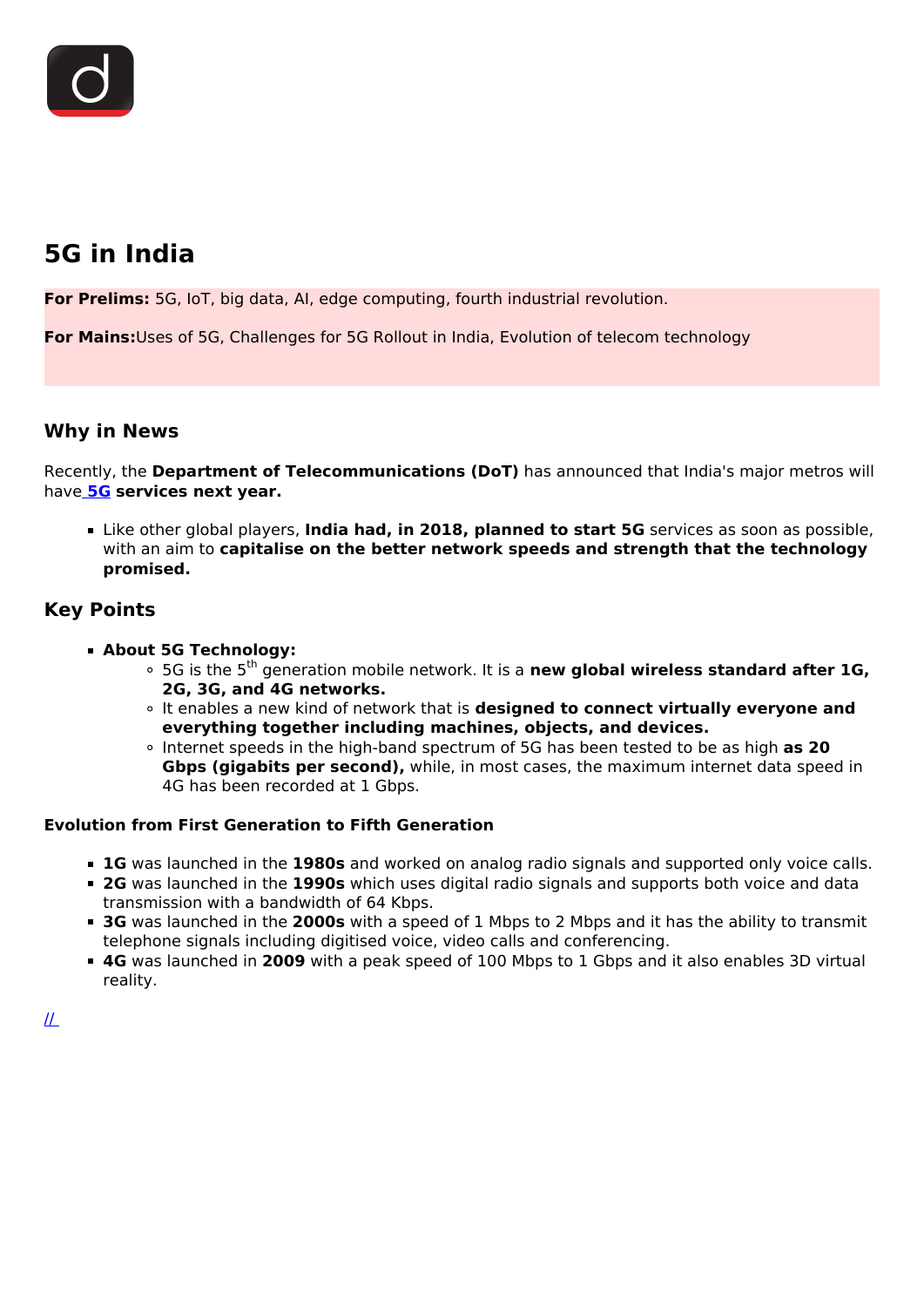

1

### **SECOND GENERATION**

**IMPROVED COVERAGE & CAPACITY** TEXT AVAILABLE (SMS/MMS) DIGITAL (GSM, CDMA)<br>250 KBPS

### **FOURTH GENERATION**

**YEAR: 2010 DESIGNED FOR DATA (INTERNET,** IM, VIDEO CALLS, MOBILE TV HD/3D, CLOUD COMPUTING, GAMING) DIGITAL (LET, LTE ADVANCED)<br>SPEED: 50 MBPS



YEAR: 1997<br>BASIC VOICE SERVICE ONLY<br>ANALOG-BASED 50 KPBS



#### **THIRD GENERATION**

**YEAR: 2001 VOICE WITH DATA (INTERNET,** VIDEO CALLS, MOBILE TV)<br>DIGITAL (UMTS, HSPA) SPEED: 384 KBPS



# **FIFTH GENERATION**

**YEAR: 2020+** DESIGNED FOR CONNECTIVITY (INTERNET, IM, VIDEO CALLS, MOBILE TV HD/3D, CLOUD COMPUTING, GAMING, IOT, INFINITE DATA **BROADCAST) DIGITAL (UBIQUITOUS CONNECTIVITY)** SPEED: 6,400 MBPS (1,000,000 KBPS)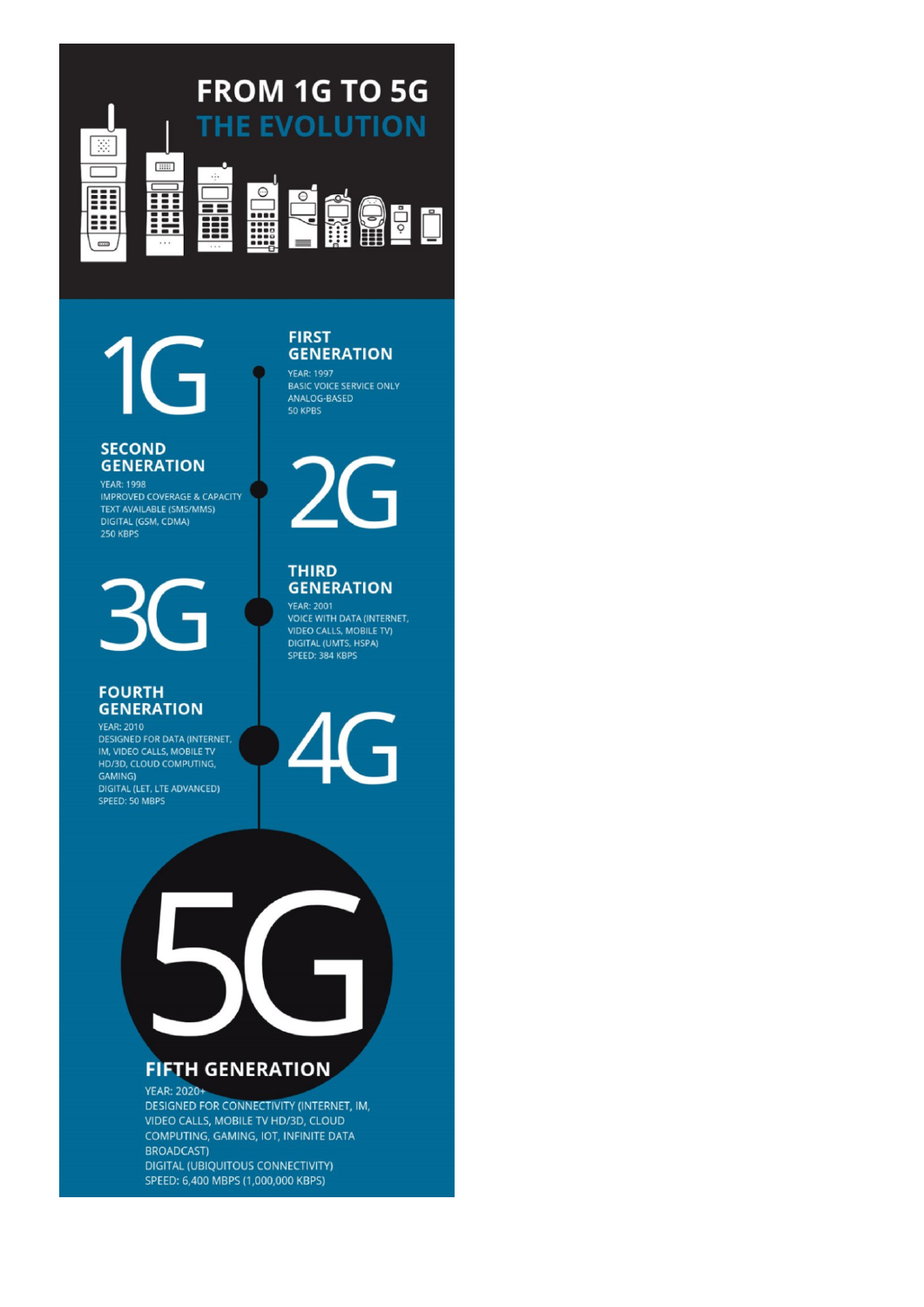### **Different Bands of 5G:**

- 5G mainly works in **3 bands**, namely low, mid and high frequency spectrum all of which have their own **uses as well as limitations.**
	- **Low Band Spectrum:** In terms of coverage and speed of Internet and data exchange, **the maximum speed is limited to 100 Mbps** (Megabits per second).
		- This means that **telecom companies can use and install it for commercial cellphone users** who may not have specific demands for very high speed Internet.
		- However, the low band spectrum may not be optimal for specialised needs of the industry.
	- **Mid Band Spectrum:** It offers **higher speeds compared to the low band**, but has limitations in terms of coverage area and penetration of signals.
		- This band may be **used by industries and specialised factory units** for building captive networks that can be moulded into the needs of that particular industry.
	- **High Band Spectrum:** It offers the highest speed of all the three bands, but has extremely limited coverage and signal penetration strength.
		- This band **greatly enhances futuristic 5G technology applications** like **[Internet of Things \(IoT\)](/daily-updates/daily-news-editorials/india-must-get-on-the-iot-highway-fast)** and smart technology but will require considerable infrastructure.

### **Uses of 5G:**

- Broadly speaking, 5G is used across three main types of connected services, including enhanced mobile broadband, mission-critical communications, and the massive IoT.
	- **Enhanced Mobile Broadband:** In addition to making our smartphones better, 5G mobile technology can usher in new immersive experiences such as **[Virtual reality](/printpdf/boeing-horizonX-india-innovation-challenge-bhiic) [\(VR\) and Augmented Reality \(AR\)](/printpdf/boeing-horizonX-india-innovation-challenge-bhiic)** [w](/printpdf/boeing-horizonX-india-innovation-challenge-bhiic)ith faster, more uniform data rates, lower latency, and lower cost-per-bit.
	- **Mission-Critical Communications**: 5G can enable new services that can transform industries with ultra-reliable, available, low-latency links like remote control of critical infrastructure, vehicles, and medical procedures.
	- **Massive Internet of Things** : 5G is meant to seamlessly connect a massive number of embedded sensors in virtually everything through the ability to scale down in data rates, power, and mobility—providing extremely lean and low-cost connectivity solutions.
- Combined with **IoT**, cloud, **[big data](/to-the-points/paper3/big-data-1)**, **[Artificial Intelligence](/loksabha-rajyasabha-discussions/in-depth-artificial-intelligence)**, and **[edge computing](/daily-updates/daily-news-analysis/edge-computing#:~:text=Edge%20computing%20is%20defined%20as,as%20endpoints%20like%20laptops%2C%20tablets.)**, 5G could be a critical enabler of the **[fourth industrial revolution.](/loksabha-rajyasabha-discussions/in-depth-industrial-revolution-4-0)**

### **Note:**

- **[India's National Digital Communications Policy 2018](/daily-updates/daily-news-analysis/the-national-digital-communications-policy-2018#:~:text=The%20new%20National%20Digital%20Communications,in%20the%20Telecom%20Sector.)** highlights the importance of 5G when it states that the convergence of a cluster of revolutionary technologies including 5G, the cloud, Internet of Things (IoT) and data analytics, along with a growing **[start-up](/daily-updates/daily-news-analysis/the-start-up-india-fund)** community, promise to accelerate and deepen its digital engagement, opening up a new horizon of opportunities.
- **Challenges for 5G Rollout in India:**
	- **Low Fiberization Footprint:** There is a need to upgrade fibre connectivity across India, which at present connects only 30% of India's telecom towers.
	- For an efficient 5G India launch and adoption, this number has to double. **'Make in India' Hardware Challenge:** The ban on certain **foreign telecom OEMs**
	- **(original equipment manufacturer)** upon which most of the 5G technology development depends, presents a hurdle in itself.
	- **High Spectrum Pricing:** India's 5G **[spectrum](/daily-updates/daily-news-analysis/spectrum-auctions)** pricing is several times costlier than the global average.
		- This will be of detriment to India's cash-strapped telcos.